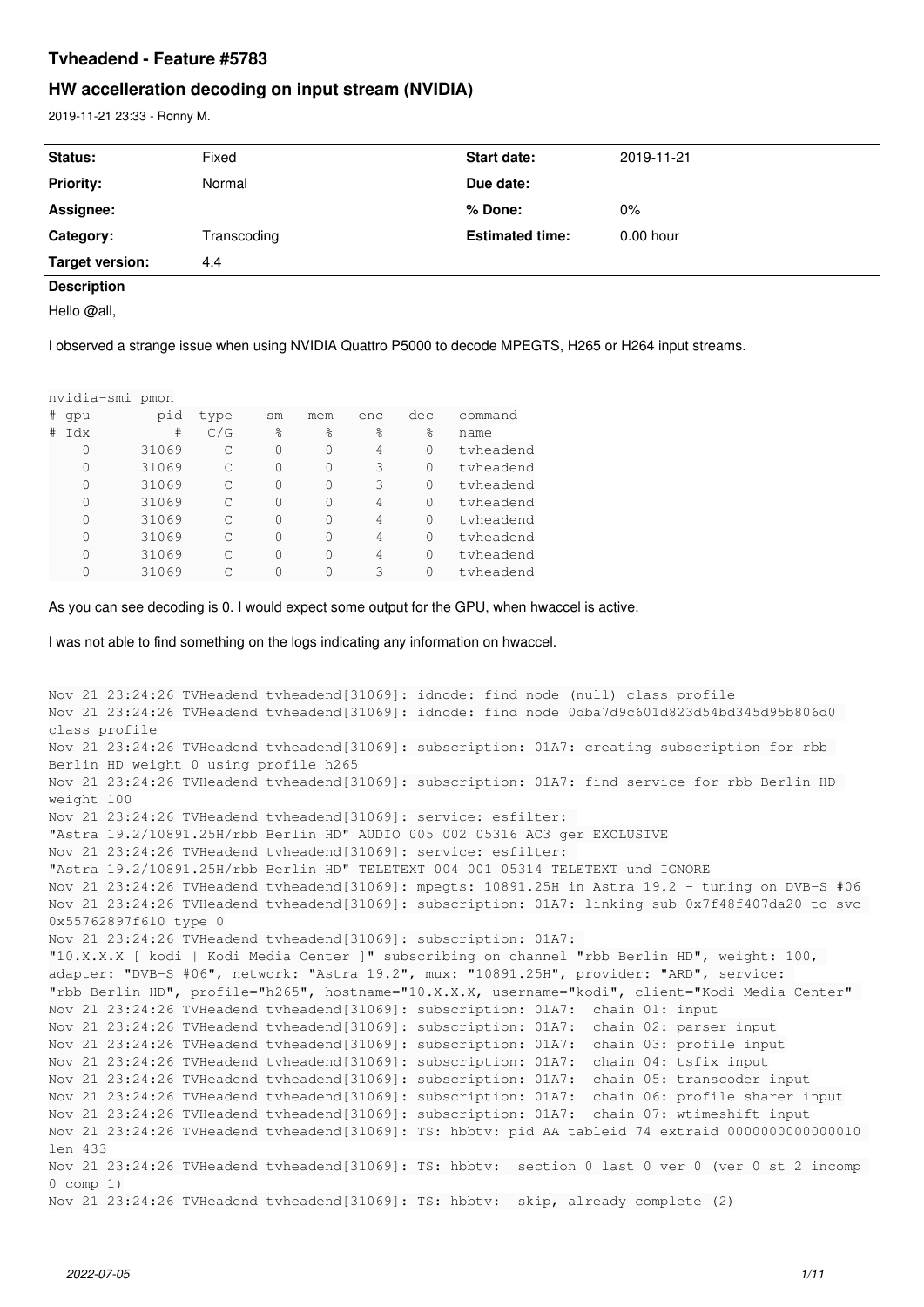Nov 21 23:24:26 TVHeadend tvheadend[31069]: TS: hbbtv: pid AA tableid 74 extraid 0000000000000010 len 433 Nov 21 23:24:26 TVHeadend tvheadend[31069]: TS: hbbtv: section 0 last 0 ver 0 (ver 0 st 2 incomp 0 comp 1) Nov 21 23:24:26 TVHeadend tvheadend[31069]: TS: hbbtv: skip, already complete (2) Nov 21 23:24:26 TVHeadend tvheadend [31069]: transcode: 0012: 01:H264: ==> Using profile h265\_nvenc Nov 21 23:24:26 TVHeadend tvheadend[31069]: transcode: 0012: 05:AC3: ==> Copy Nov 21 23:24:26 TVHeadend tvheadend[31069]: transcode: 0012: 06:DVBSUB: ==> Filtered out Nov 21 23:24:26 TVHeadend tvheadend[31069]: idnode: find node 0e0a7b3d28c1674083858d21bd63290a cla ss service Nov 21 23:24:26 TVHeadend tvheadend[31069]: idnode: find node 0e0a7b3d28c1674083858d21bd63290a cla ss service Nov 21 23:24:26 TVHeadend tvheadend[31069]: idnode: find node 0e0a7b3d28c1674083858d21bd63290a cla ss service Nov 21 23:24:26 TVHeadend tvheadend[31069]: idnode: find node 0e0a7b3d28c1674083858d21bd63290a cla ss service Nov 21 23:24:26 TVHeadend tvheadend[31069]: idnode: find node 0e0a7b3d28c1674083858d21bd63290a cla ss service Nov 21 23:24:26 TVHeadend tvheadend[31069]: idnode: find node 0e0a7b3d28c1674083858d21bd63290a cla ss service Nov 21 23:24:26 TVHeadend tvheadend [31069]: transcode: 0012: 01:HEVC: [h264 => hevc\_nvenc]: opts: bf=0,gpu=0,rc=constqp,quality=25,tvh\_filter\_deint=1,width=1280,height=720,pix\_fmt=0,tvh\_require\_me  $t.a=1$ Nov 21 23:24:27 TVHeadend tvheadend [31069]: transcode: 0012: 01:HEVC: [h264 => hevc\_nvenc]: filter s: source args: 'video\_size=1280x720:pix\_fmt=yuv420p:time\_base=1/100:pixel\_aspect=1/1' Nov 21 23:24:27 TVHeadend tvheadend[31069]: transcode: 0012: 01:HEVC: [h264 => hevc\_nvenc]: filter s: filters: 'yadif' Nov 21 23:24:27 TVHeadend tvheadend[31069]: transcode: 0012: 01:HEVC: [h264 => hevc\_nvenc]: filter s dump: +----------+ Nov 21 23:24:27 TVHeadend tvheadend[31069]: transcode: 0012: 01:HEVC: [h264 => hevc\_nvenc]: filter s dump: | in |default--[1280x720 1:1 yuv420p]--Parsed\_yadif\_0:default Nov 21 23:24:27 TVHeadend tvheadend[31069]: transcode: 0012: 01:HEVC: [h264 => hevc\_nvenc]: filter s dump: | (buffer) | Nov 21 23:24:27 TVHeadend tvheadend[31069]: transcode: 0012: 01:HEVC: [h264 => hevc\_nvenc]: filter s dump: +----------+ Nov 21 23:24:27 TVHeadend tvheadend[31069]: transcode: 0012: 01:HEVC: [h264 => hevc\_nvenc]: filter s dump: +--------------+ Nov 21 23:24:27 TVHeadend tvheadend[31069]: transcode: 0012: 01:HEVC: [h264 => hevc\_nvenc]: filter s dump: Parsed\_yadif\_0:default--[1280x720 1:1 yuv420p]--default| out | Nov 21 23:24:27 TVHeadend tvheadend[31069]: transcode: 0012: 01:HEVC: [h264 => hevc\_nvenc]: filter s dump: (buffersink) | Nov 21 23:24:27 TVHeadend tvheadend[31069]: transcode: 0012: 01:HEVC: [h264 => hevc\_nvenc]: filter s dump: +--------------+ Nov 21 23:24:27 TVHeadend tvheadend[31069]: transcode: 0012: 01:HEVC: [h264 => hevc\_nvenc]: filter s dump: +----------------+ Nov 21 23:24:27 TVHeadend tvheadend[31069]: transcode: 0012: 01:HEVC: [h264 => hevc\_nvenc]: filter s dump: in:default--[1280x720 1:1 yuv420p]--default| Parsed\_yadif\_0 |default--[1280x720 1:1 yuv420 p]--out:default Nov 21 23:24:27 TVHeadend tvheadend[31069]: transcode: 0012: 01:HEVC: [h264 => hevc\_nvenc]: filter s dump: | (yadif) | Nov 21 23:24:27 TVHeadend tvheadend[31069]: transcode: 0012: 01:HEVC: [h264 => hevc\_nvenc]: filter s dump: +----------------+ Nov 21 23:24:27 TVHeadend tvheadend[31069]: transcode: 0012: 01:HEVC: [h264 => hevc\_nvenc]: opts: quality=25 Nov 21 23:24:27 TVHeadend tvheadend[31069]: TS: hbbtv: pid AA tableid 74 extraid 0000000000000010 len 433 Nov 21 23:24:27 TVHeadend tvheadend[31069]: TS: hbbtv: section 0 last 0 ver 0 (ver 0 st 2 incomp 0 comp 1) Nov 21 23:24:27 TVHeadend tvheadend[31069]: TS: hbbtv: skip, already complete (2) Nov 21 23:24:27 TVHeadend tvheadend[31069]: TS: hbbtv: pid AA tableid 74 extraid 0000000000000010 len 433 Nov 21 23:24:27 TVHeadend tvheadend[31069]: TS: hbbtv: section 0 last 0 ver 0 (ver 0 st 2 incomp 0 comp 1) Nov 21 23:24:27 TVHeadend tvheadend[31069]: TS: hbbtv: skip, already complete (2) Nov 21 23:24:27 TVHeadend tvheadend[31069]: idnode: find node 0e0a7b3d28c1674083858d21bd63290a cla ss service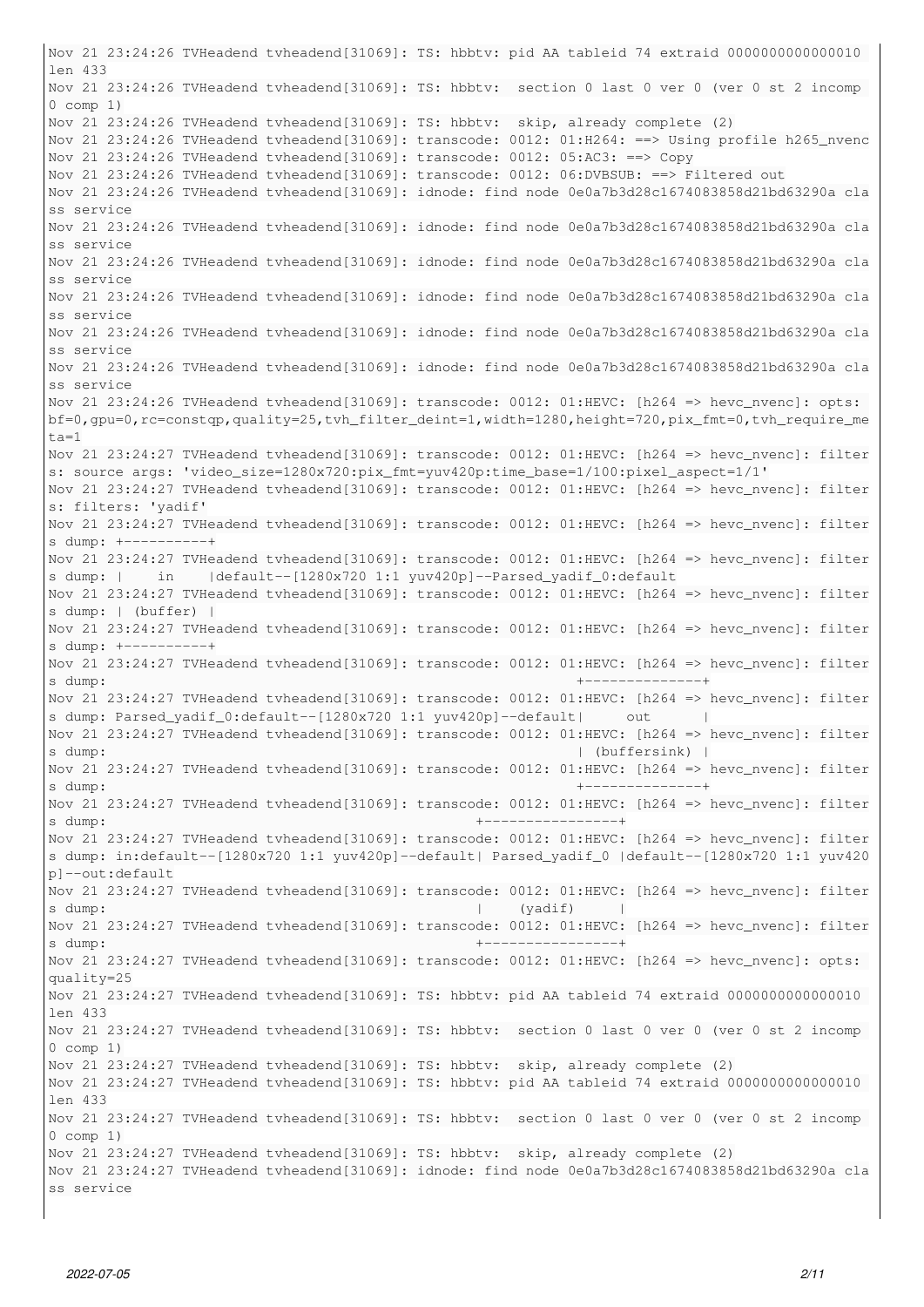So I presume a small bug in the hwaccel module.

If you need more information I'm willing to help.

BR, Ronny

# **History**

#### **#1 - 2019-11-22 03:28 - Flole Systems**

Looks like nvenc is just doing encoding and not decoding, I observed this aswell a while ago. I would like to get this changed aswell but unfortunately I haven't really looked into transcoding and for me this is not really causing problems at the moment unless I try to use it for a h265 encoded 4k channel.

### **#2 - 2019-11-25 03:03 - Andreas Fornberg**

Flole Systems wrote:

Looks like nvenc is just doing encoding and not decoding, I observed this aswell a while ago. I would like to get this changed aswell but unfortunately I haven't really looked into transcoding and for me this is not really causing problems at the moment unless I try to use it for a h265 encoded 4k channel.

For decoding you need nvdec. nvenc is only for encoding.

#### **#3 - 2019-11-25 06:53 - Flole Systems**

Yes I'm aware of that, but I thought that selecting the nvenc encoder automatically selects the nvdec decoder, which is not the case. I've looked at the ffmpeg makefile that's part of tvheadend and it doesn't contain the required flags to compile for nvdec. I guess that's the first thing we need to fix, and then we can start to look at how to tell tvheadend to actually use it.

#### **#4 - 2019-11-25 17:56 - Ronny M.**

Hallo,

As far as I had come, it seems only encoding makes. The decoding is not addressed at all, or is not in the compile of ffmpeg. At vaapi I also saw some parts in the source, but not at nvidia Decoding. Who can take care of this? Because I can unfortunately no programing C.

maybe even the current form is wrong, because with a SPAWN profile it looks right ... ffmpeg [...] -hwaccel nvdec [...] -i pipe:0 -c: v hevc\_nvenc [...] -f mpegts pipe:1

**BR** Ronnny

#### **#5 - 2019-11-26 02:54 - Flole Systems**

I've done some investigation regarding this topic and came up with this patch to enable some nvidia related hardware acceleration functions (nvdec and cuvid) in the ffmpeg build. However, this is not enough, we probably need a copy of src/transcoding/transcode/hwaccels/vaapi.c and a few additions in src/transcoding/transcode/hwaccels/hwaccels.c for nvdec/cuvid.

```
--- Makefile.ffmpeg     2019-03-13 17:49:41.330644268 +0100
+++ Makefile.ffmpeg     2019-11-25 23:47:07.594583854 +0100
@@ -558,8 +558,10 @@
```

```
 ifeq (yes,$(CONFIG_NVENC))
```

```
-EXTLIBS  += nvenc
+EXTLIBS  += nvenc nvdec cuvid
 ENCODERS += h264_nvenc hevc_nvenc
+DECODERS += h264_nvdec hevc_nvdec vp8_nvdec mjpeg_nvdec h264_cuvid hevc_cuvid vp8_cuvid mjpeg_cuvid mpeg1_cuv
id mpeg2_cuvid mpeg4_cuvid
+HWACCELS += h264_nvdec hevc_nvdec vp8_nvdec mjpeg_nvdec h264_cuvid hevc_cuvid vp8_cuvid mjpeg_cuvid mpeg1_cuv
id mpeg2_cuvid mpeg4_cuvid
```

```
 $(LIB_ROOT)/$(FFNVCODEC)/.tvh_download:
                $(call DOWNLOAD,$(FFNVCODEC_URL),$(LIB_ROOT)/$(FFNVCODEC_TB),$(FFNVCODEC_SHA1))
--- configure   2019-11-26 01:47:33.113533125 +0100
+++ configure       2019-11-26 01:47:27.133390956 +0100
@@ -600,6 +600,7 @@
          #check_cc_header nvEncodeAPI || \
```
# die "NVENC library (https://developer.nvidia.com/nvidia-video-codec-sdk) not found"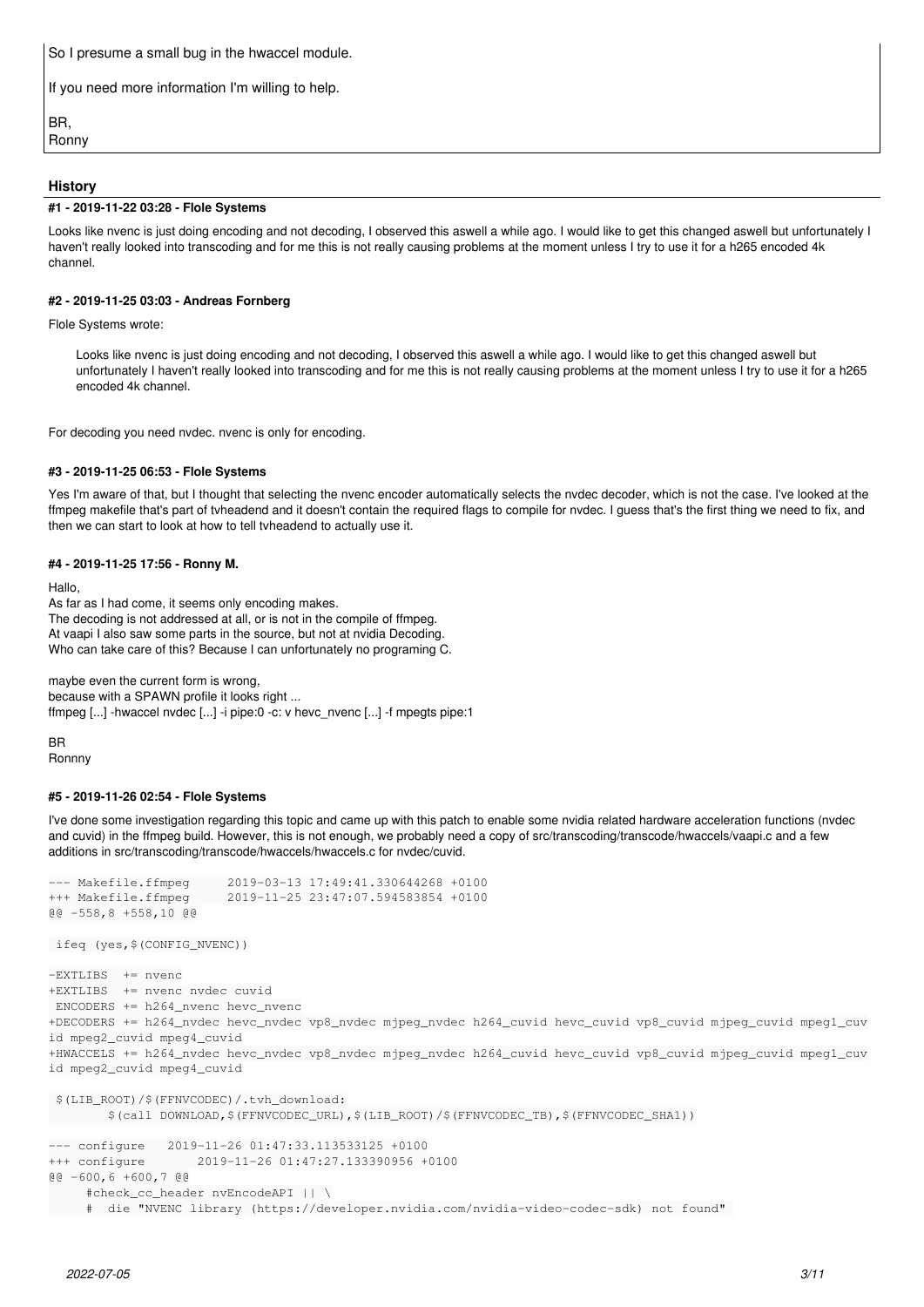```
     enable nvenc
+    enable hwaccels
      else
          disable nvenc
  fi
```
# **#6 - 2019-11-26 09:51 - Joe User**

A good description is here:<https://devblogs.nvidia.com/nvidia-ffmpeg-transcoding-guide/>

# **#7 - 2019-11-26 15:46 - Flole Systems**

The description does not cover the c implementation though. Still for someone who doesn't know how this works it could be helpful, but it's not helping with the implementation unfortunately.

#### **#8 - 2019-11-26 17:34 - Ronny M.**

Hallo,

so i have checked this code, and i have a little bit change this ;-) now ready for usage, but "NVDEC" is not working in TVHeadend only all ffmpeg HWACCELS option is now ready for TVHaedend. And you must install NVIDIA CUDA for ext Libs. (see in coments)

Now you can see is the HWACCELS section filled.

#### BR Ronny

```
index 8768de8b1..e6792e9c2 100644
--- a/Makefile.ffmpeg
+++ b/Makefile.ffmpeg
@@ -164,10 +164,12 @@ endif
 ECFLAGS := -I \ (EPREFIX) / include \ (CFLAGS_PI)
 ELIBS := -L \S(\text{EPREFIX}) / \text{lib -ldl}+
 CONFIGURE := FFMPEG PREFIX=$(EPREFIX) \
               PKG_CONFIG=$(ROOTDIR)/support/pkg-config.ffmpeg \
                              ./configure --prefix=/ffmpeg --enable-static --disable-shared
  CONFIGURE_PI := CC="$(COMPILER) $(CFLAGS_PI)" $(CONFIGURE)
+CONFIGURE_FFMPEG := $(CONFIGURE)
  # ##############################################################################
  # NASM
@@ -558,8 +560,14 @@ endif
 ifeq (yes,$(CONFIG_NVENC))
-EXTLIBS  += nvenc
-ENCODERS += h264_nvenc hevc_nvenc
+## YOU MUST INSTALL CUDA from NVIDIA for "libnpp" 
+EXTLIBS   += nvenc cuvid nonfree libnpp
+ENCODERS  += h264_nvenc hevc_nvenc
+HWACCELS  += h264_nvdec hevc_nvdec vp8_nvdec mjpeg_nvdec mpeg1_nvdec mpeg2_nvdec mpeg4_nvdec
+ECFLAGS   += -I/usr/local/cuda/include
+
+## NVIDIA LIB for "libnpp" 
+CONFIGURE_FFMPEG += --extra-ldflags=-L/usr/local/cuda/lib64
  $(LIB_ROOT)/$(FFNVCODEC)/.tvh_download:
                 $(call DOWNLOAD,$(FFNVCODEC_URL),$(LIB_ROOT)/$(FFNVCODEC_TB),$(FFNVCODEC_SHA1))
@@ -675,7 +683,7 @@ $(LIB_ROOT)/$(FFMPEG)/.tvh_build: \
                                 $(LIB_ROOT)/$(LIBOPUS)/.tvh_build \
                                 $(LIB_ROOT)/$(FFNVCODEC)/.tvh_build \
                                 $(LIB_ROOT)/$(FFMPEG)/.tvh_download
         cd $(LIB_ROOT)/$(FFMPEG) && $(CONFIGURE) \
+       cd $(LIB_ROOT)/$(FFMPEG) && $(CONFIGURE_FFMPEG) \
                                  --disable-all \
                                 --enable-gpl \
                                  --enable-nonfree \
diff --git a/configure b/configure
index e76760479..f07e7a73e 100755
--- a/configure
+++ b/configure
@@ -600,6 +600,7 @@ if enabled ffmpeg_static; then
         #check_cc_header nvEncodeAPI || \
```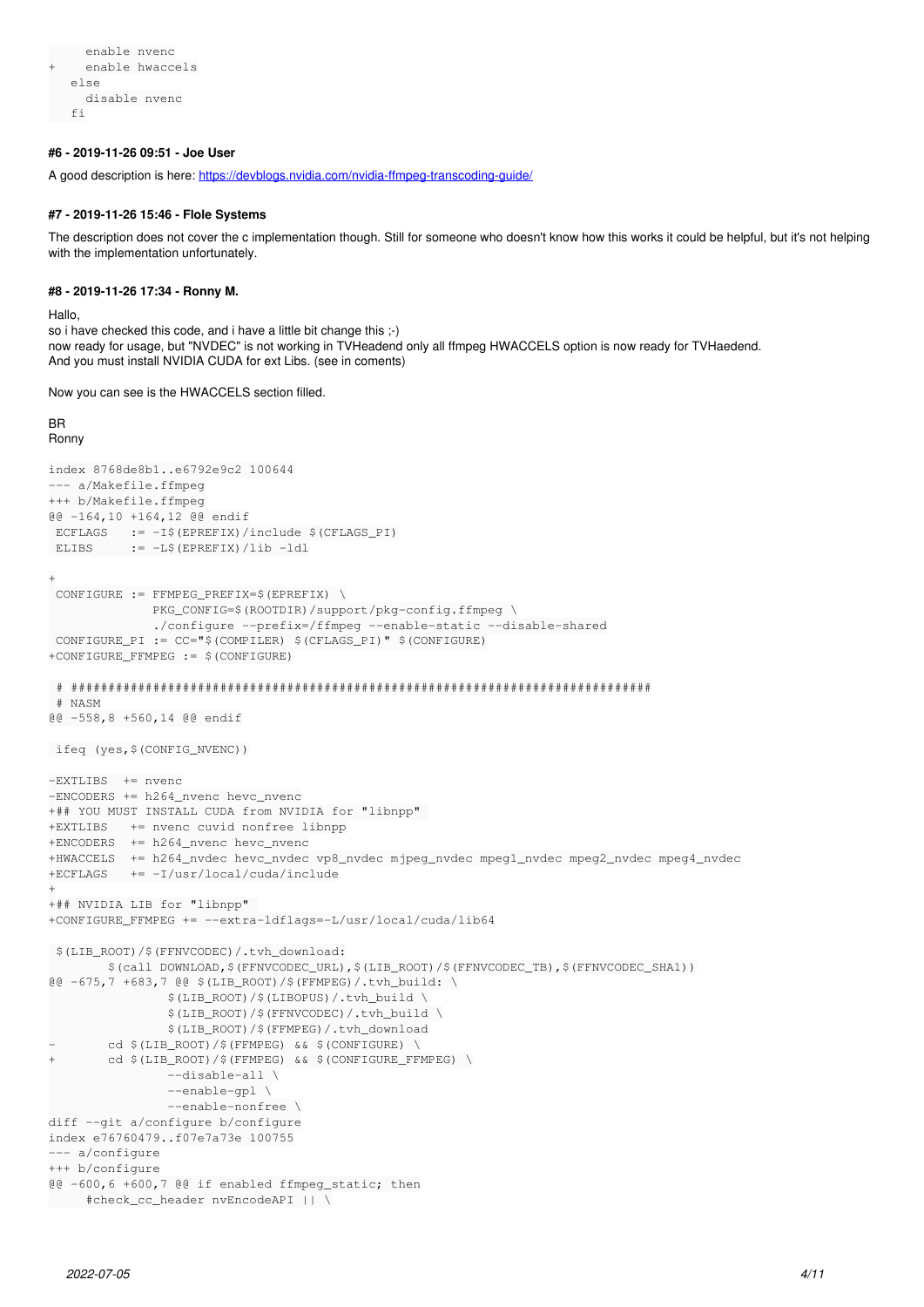```
     #  die "NVENC library (https://developer.nvidia.com/nvidia-video-codec-sdk) not found" 
       enable nvenc
  enable hwaccels
   else
       disable nvenc
f_i
```
# BEFORE (ORIGINAL)

```
cd /usr/src/tvheadend/build.linux/ffmpeg/ffmpeg-4.1.1 && FFMPEG_PREFIX=
/usr/src/tvheadend/build.linux/ffmpeg/build/ffmpeg PKG_CONFIG=
/usr/src/tvheadend/support/pkg-config.ffmpeg ./configure --prefix=/ffmpeg --enable-static --disable-shared \
                 --disable-all \
                --enable-gpl \
                --enable-nonfree \
                --extra-cflags="-I/usr/src/tvheadend/build.linux/ffmpeg/build/ffmpeg/include -fPIE" \
                --extra-libs="-L/usr/src/tvheadend/build.linux/ffmpeg/build/ffmpeg/lib -ldl" \
                --pkg-config="/usr/src/tvheadend/support/pkg-config.ffmpeg" \
                --enable-openssl \
                --enable-avutil --enable-avcodec --enable-avformat --enable-swscale --enable-avresample
--enable-swresample --enable-avfilter \
                 --enable-libx264 --enable-libx265 --enable-libvpx --enable-libtheora --enable-libvorbis
--enable-libopus --enable-nvenc --enable-nonfree \
         --enable-protocol=file --enable-protocol=http --enable-protocol=https --enable-protocol=hls
--enable-protocol=mmsh --enable-protocol=mmst --enable-protocol=rtmp --enable-protocol=rtmpe --enable-protocol
=rtmps --enable-protocol=rtmpt --enable-protocol=rtmpte --enable-protocol=rtmpts --enable-protocol=
ffrtmpcrypt --enable-protocol=ffrtmphttp --enable-protocol=rtp --enable-protocol=srtp --enable-protocol=tcp 
--enable-protocol=udp --enable-protocol=udplite --enable-protocol=unix --enable-protocol=crypto \
                 --enable-decoder=mpeg2video --enable-decoder=mp2 --enable-decoder=aac --enable-decoder=vorbis 
--enable-decoder=ac3 --enable-decoder=eac3 --enable-decoder=aac_latm --enable-decoder=opus --enable-decoder=
h264 --enable-decoder=hevc --enable-decoder=theora --enable-decoder=flac --enable-decoder=libvorbis \
                 --enable-encoder=mpeg2video --enable-encoder=mp2 --enable-encoder=aac --enable-encoder=vorbis 
--enable-encoder=flac --enable-encoder=libx264 --enable-encoder=libx265 --enable-encoder=libvpx_vp8 
--enable-encoder=libvpx_vp9 --enable-encoder=libtheora --enable-encoder=libvorbis --enable-encoder=libopus 
--enable-encoder=h264_nvenc --enable-encoder=hevc_nvenc \
                  --enable-demuxer=mpegts --enable-demuxer=matroska --enable-demuxer=hls --enable-demuxer=flv 
--enable-demuxer=live_flv \
                 --enable-muxer=mpegts --enable-muxer=matroska --enable-muxer=mp4 --enable-muxer=ogg \
        --enable-bsf=h264_mp4toannexb --enable-bsf=hevc_mp4toannexb \
                --enable-filter=yadif --enable-filter=format --enable-filter=hwupload --enable-filter=hwdownload 
--enable-filter=scale --enable-filter=null --enable-filter=aresample --enable-filter=anull \
\mathcal{N}=\mathcal{N}                --disable-programs \
                                 --disable-doc \
                                 --disable-htmlpages \
                                 --disable-manpages \
                                 --disable-podpages \
                                 --disable-txtpages
External libraries:
iconv                     libtheora                 libvorbis                 libvpx                    libx26
4                   libx265                   libxcb                    openssl                   zlib
libopus
External libraries providing hardware acceleration:
cuda                      cuvid                     ffnvcodec                 nvdec                     nvenc 
                                         v4l2_m2m                  vaapi
Libraries:
avcodec                   avfilter                  avformat                  avresample                avutil
```

```
Programs:
```

| Enabled decoders: |            |           |            |              |
|-------------------|------------|-----------|------------|--------------|
| aac               | ac3        | flac      | hevc       | mp2          |
|                   | opus       | theora    | vorbis     | vp3          |
| aac_latm          | eac3       | h264      | libvorbis  | $m$ peq $2v$ |
| ideo              |            |           |            |              |
|                   |            |           |            |              |
| Enabled encoders: |            |           |            |              |
| aac               | h264 nvenc | libopus   | libvorbis  | libvpx       |
| $_{\rm vpg}$      | libx265    | mp2       | mpeg2video | vorbis       |
| flac              | hevc nvenc | libtheora | libvpx_vp8 | libx26       |

swresample swscale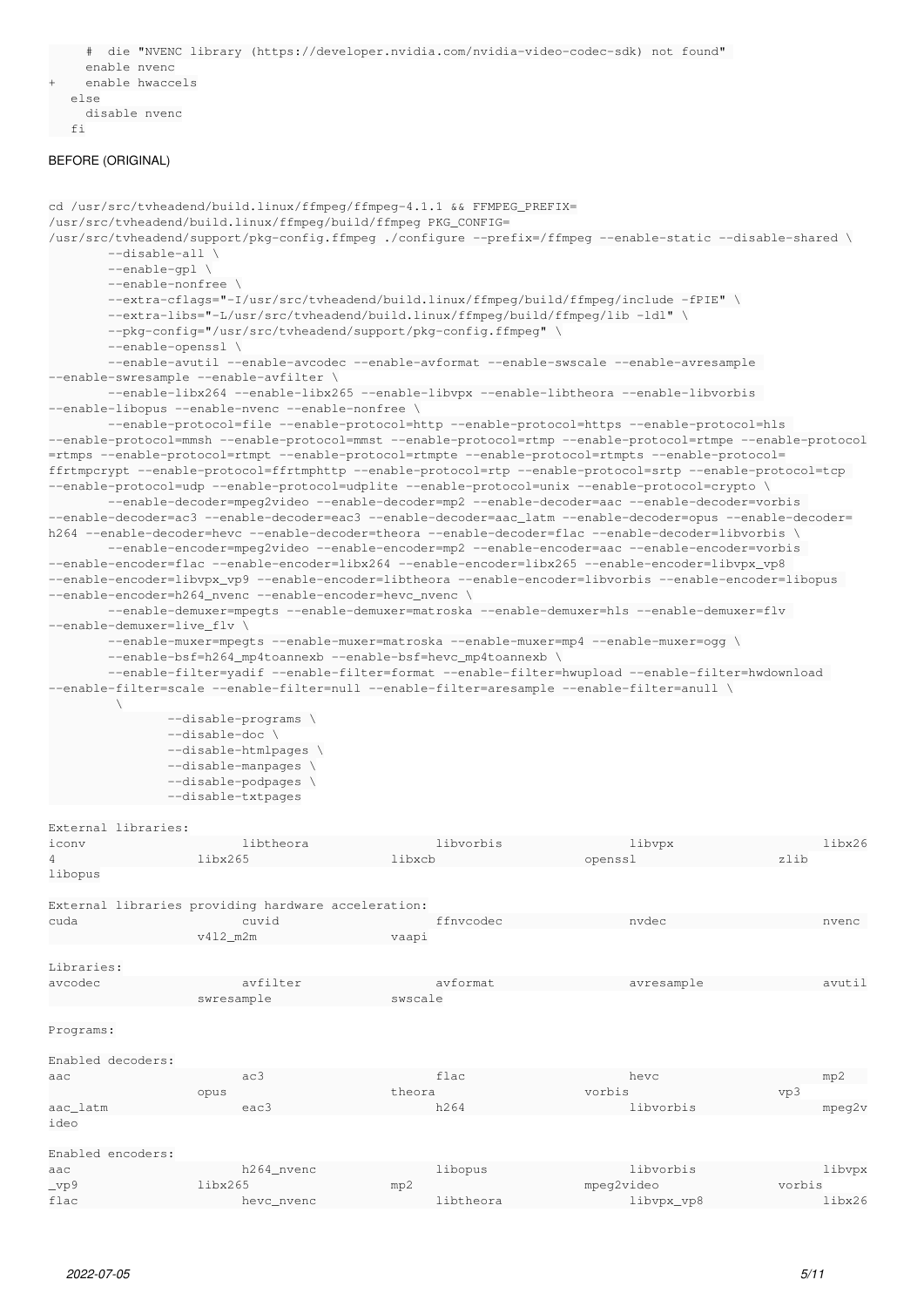#### 4

Enabled hwaccels:

# Enabled parsers:

aac\_latm ac3

| Enabled demuxers:     |                                                         |       |          |       |            |         |        |
|-----------------------|---------------------------------------------------------|-------|----------|-------|------------|---------|--------|
| flv                   | hls                                                     |       | live_flv |       | matroska   |         | mpegts |
|                       |                                                         |       |          |       |            |         |        |
| Enabled muxers:       |                                                         |       |          |       |            |         |        |
| adts                  | latm                                                    |       | matroska |       | mov        |         | mp4    |
|                       | mpegts                                                  | odd   |          |       |            |         |        |
|                       |                                                         |       |          |       |            |         |        |
| Enabled protocols:    |                                                         |       |          |       |            |         |        |
| crypto                | file                                                    |       | https    |       | rtmp       |         | rtmpt  |
|                       | rtmpts                                                  | srtp  |          | tls   |            | udplite |        |
| ffrtmpcrypt           | hls                                                     |       | mmsh     |       | rtmpe      |         | rtmpte |
|                       | rtp                                                     | tcp   |          | udp   |            | unix    |        |
| ffrtmphttp            | http                                                    |       | mmst     |       | rtmps      |         |        |
|                       |                                                         |       |          |       |            |         |        |
| Enabled filters:      |                                                         |       |          |       |            |         |        |
| anull                 | aresample                                               |       | format   |       | hwdownload |         | hwuplo |
| ad                    | null                                                    | scale |          | yadif |            |         |        |
|                       |                                                         |       |          |       |            |         |        |
| Enabled bsfs:         |                                                         |       |          |       |            |         |        |
| h264_mp4toannexb      | hevc_mp4toannexb                                        |       | null     |       |            |         |        |
|                       |                                                         |       |          |       |            |         |        |
| Enabled indevs:       |                                                         |       |          |       |            |         |        |
|                       |                                                         |       |          |       |            |         |        |
| Enabled outdevs:      |                                                         |       |          |       |            |         |        |
|                       |                                                         |       |          |       |            |         |        |
|                       | License: nonfree and unredistributable                  |       |          |       |            |         |        |
|                       |                                                         |       |          |       |            |         |        |
|                       | WARNING: Building with deprecated library libavresample |       |          |       |            |         |        |
|                       |                                                         |       |          |       |            |         |        |
| NOW (with this patch) |                                                         |       |          |       |            |         |        |

```
cd /usr/src/tvheadend/build.linux/ffmpeg/ffmpeg-4.1.1 && FFMPEG_PREFIX=
/usr/src/tvheadend/build.linux/ffmpeg/build/ffmpeg PKG_CONFIG=
/usr/src/tvheadend/support/pkg-config.ffmpeg ./configure --prefix=/ffmpeg --enable-static --disable-shared
--extra-ldflags=-L/usr/local/cuda/lib64 \
                --disable-all \
                --enable-gpl \
                --enable-nonfree \
                --extra-cflags=
"-I/usr/src/tvheadend/build.linux/ffmpeg/build/ffmpeg/include -fPIE -I/usr/local/cuda/include" \
                --extra-libs="-L/usr/src/tvheadend/build.linux/ffmpeg/build/ffmpeg/lib -ldl" \
                --pkg-config="/usr/src/tvheadend/support/pkg-config.ffmpeg" \
                --enable-openssl \
                --enable-avutil --enable-avcodec --enable-avformat --enable-swscale --enable-avresample
--enable-swresample --enable-avfilter \
                 --enable-libx264 --enable-libx265 --enable-libvpx --enable-libtheora --enable-libvorbis
--enable-libopus --enable-nvenc --enable-cuvid --enable-nonfree --enable-libnpp --enable-nonfree \
                 --enable-protocol=file --enable-protocol=http --enable-protocol=https --enable-protocol=hls 
--enable-protocol=mmsh --enable-protocol=mmst --enable-protocol=rtmp --enable-protocol=rtmpe --enable-protocol
=rtmps --enable-protocol=rtmpt --enable-protocol=rtmpte --enable-protocol=rtmpts --enable-protocol=
ffrtmpcrypt --enable-protocol=ffrtmphttp --enable-protocol=rtp --enable-protocol=srtp --enable-protocol=tcp 
--enable-protocol=udp --enable-protocol=udplite --enable-protocol=unix --enable-protocol=crypto \
                 --enable-decoder=mpeg2video --enable-decoder=mp2 --enable-decoder=aac --enable-decoder=vorbis 
--enable-decoder=ac3 --enable-decoder=eac3 --enable-decoder=aac_latm --enable-decoder=opus --enable-decoder=
h264 --enable-decoder=hevc --enable-decoder=theora --enable-decoder=flac --enable-decoder=libvorbis \
                --enable-encoder=mpeg2video --enable-encoder=mp2 --enable-encoder=aac --enable-encoder=vorbis 
--enable-encoder=flac --enable-encoder=libx264 --enable-encoder=libx265 --enable-encoder=libvpx_vp8 
--enable-encoder=libvpx_vp9 --enable-encoder=libtheora --enable-encoder=libvorbis --enable-encoder=libopus 
--enable-encoder=h264_nvenc --enable-encoder=hevc_nvenc \
                --enable-demuxer=mpegts --enable-demuxer=matroska --enable-demuxer=hls --enable-demuxer=flv 
--enable-demuxer=live_flv \
                 --enable-muxer=mpegts --enable-muxer=matroska --enable-muxer=mp4 --enable-muxer=ogg \
        --enable-bsf=h264_mp4toannexb --enable-bsf=hevc_mp4toannexb \
                --enable-filter=yadif --enable-filter=format --enable-filter=hwupload --enable-filter=hwdownload 
--enable-filter=scale --enable-filter=null --enable-filter=aresample --enable-filter=anull \
         -enable-hwaccel=h264_nvdec --enable-hwaccel=hevc_nvdec --enable-hwaccel=vp8_nvdec --enable-hwaccel=
mjpeg_nvdec --enable-hwaccel=mpeg1_nvdec --enable-hwaccel=mpeg2_nvdec --enable-hwaccel=mpeg4_nvdec \
```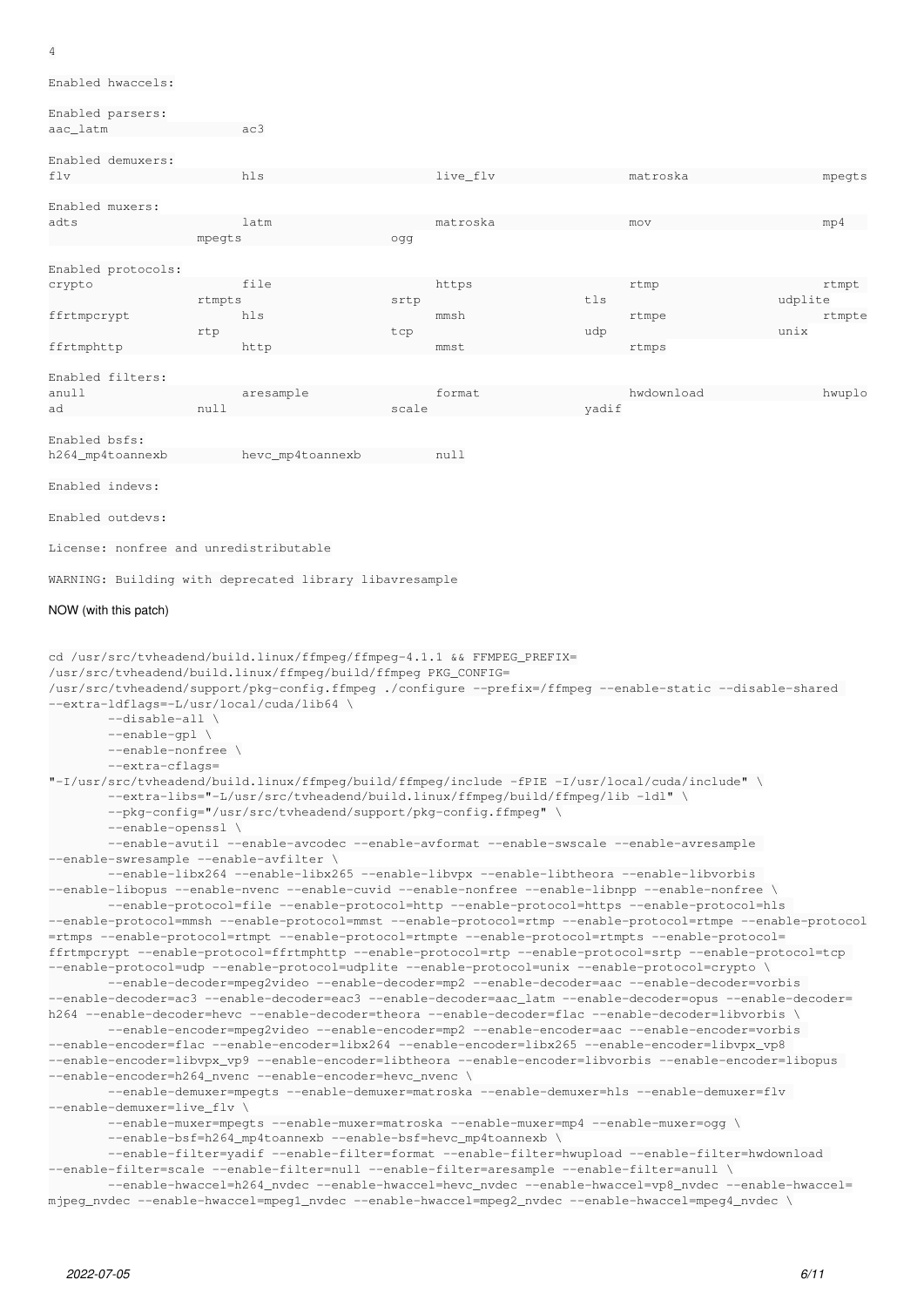| --disable-programs  |
|---------------------|
| --disable-doc       |
| --disable-htmlpages |
| --disable-manpages  |
| --disable-podpages  |
| --disable-txtpages  |

External libraries:<br>iconv 4 libx265 libxcb openssl zlib

libopus

|                   | External libraries providing hardware acceleration: |             |             |              |
|-------------------|-----------------------------------------------------|-------------|-------------|--------------|
| cuda              | cuvid                                               | ffnycodec   | libnpp      | nydec        |
|                   | nvenc                                               | $v412$ m2m  | vaapi       |              |
|                   |                                                     |             |             |              |
| Libraries:        |                                                     |             |             |              |
| avcodec           | avfilter                                            | avformat    | avresample  | avutil       |
|                   | swresample                                          | swscale     |             |              |
|                   |                                                     |             |             |              |
| Programs:         |                                                     |             |             |              |
|                   |                                                     |             |             |              |
| Enabled decoders: |                                                     |             |             |              |
| aac               | eac3                                                | h263        | hevc        | mjpeg        |
|                   | mpeglvideo                                          | mpeq4       | theora      | vp3          |
| aac_latm          | flac                                                | h264        | libyorbis   | mp2          |
|                   | mpeg2video                                          | opus        | vorbis      | vp8          |
| ac3               |                                                     |             |             |              |
|                   |                                                     |             |             |              |
| Enabled encoders: |                                                     |             |             |              |
| aac               | h264 nvenc                                          | libopus     | libyorbis   | libvpx       |
| $_{\rm vpg}$      | libx265                                             | mp2         | mpeg2video  | vorbis       |
| flac              | hevc nvenc                                          | libtheora   | libvpx_vp8  | $1$ ibx $26$ |
| 4                 |                                                     |             |             |              |
|                   |                                                     |             |             |              |
| Enabled hwaccels: |                                                     |             |             |              |
| h264 nvdec        | hevc nvdec                                          | mjpeq_nvdec | mpeg1_nvdec | mpeq2        |
| nydec             | mpeg4_nvdec                                         | vp8_nvdec   |             |              |
|                   |                                                     |             |             |              |

iconv libtheora libvorbis libvpx libx26

Enabled parsers: aac\_latm ac3 h263 mpeg4video Enabled demuxers: flv hls hls live\_flv matroska mpegts Enabled muxers:

| adts               | latm   | matroska | mov | mp4 |
|--------------------|--------|----------|-----|-----|
|                    | mpegts | oaa      |     |     |
|                    |        |          |     |     |
| Frabled protocols: |        |          |     |     |

| FIIADTEA DIOCOCOIS: |        |       |       |         |
|---------------------|--------|-------|-------|---------|
| crypto              | file   | https | rtmp  | rtmpt   |
|                     | rtmpts | srtp  | tls   | udplite |
| ffrtmpcrypt         | hls    | mmsh  | rtmpe | rtmpte  |
|                     | rtp    | tcp   | udp   | unix    |
| ffrtmphttp          | http   | mmst  | rtmps |         |
|                     |        |       |       |         |
| Enabled filters:    |        |       |       |         |

| - THARTCA TITLES. |           |        |            |        |
|-------------------|-----------|--------|------------|--------|
| anull             | aresample | format | hwdownload | hwuplo |
| ad                | null      | scale  | vadit      |        |
|                   |           |        |            |        |

h264\_mp4toannexb hevc\_mp4toannexb null

Enabled indevs:

Enabled bsfs:

Enabled outdevs:

License: nonfree and unredistributable

WARNING: Building with deprecated library libavresample

# **#9 - 2019-11-27 10:16 - saen acro**

Ronny M. wrote: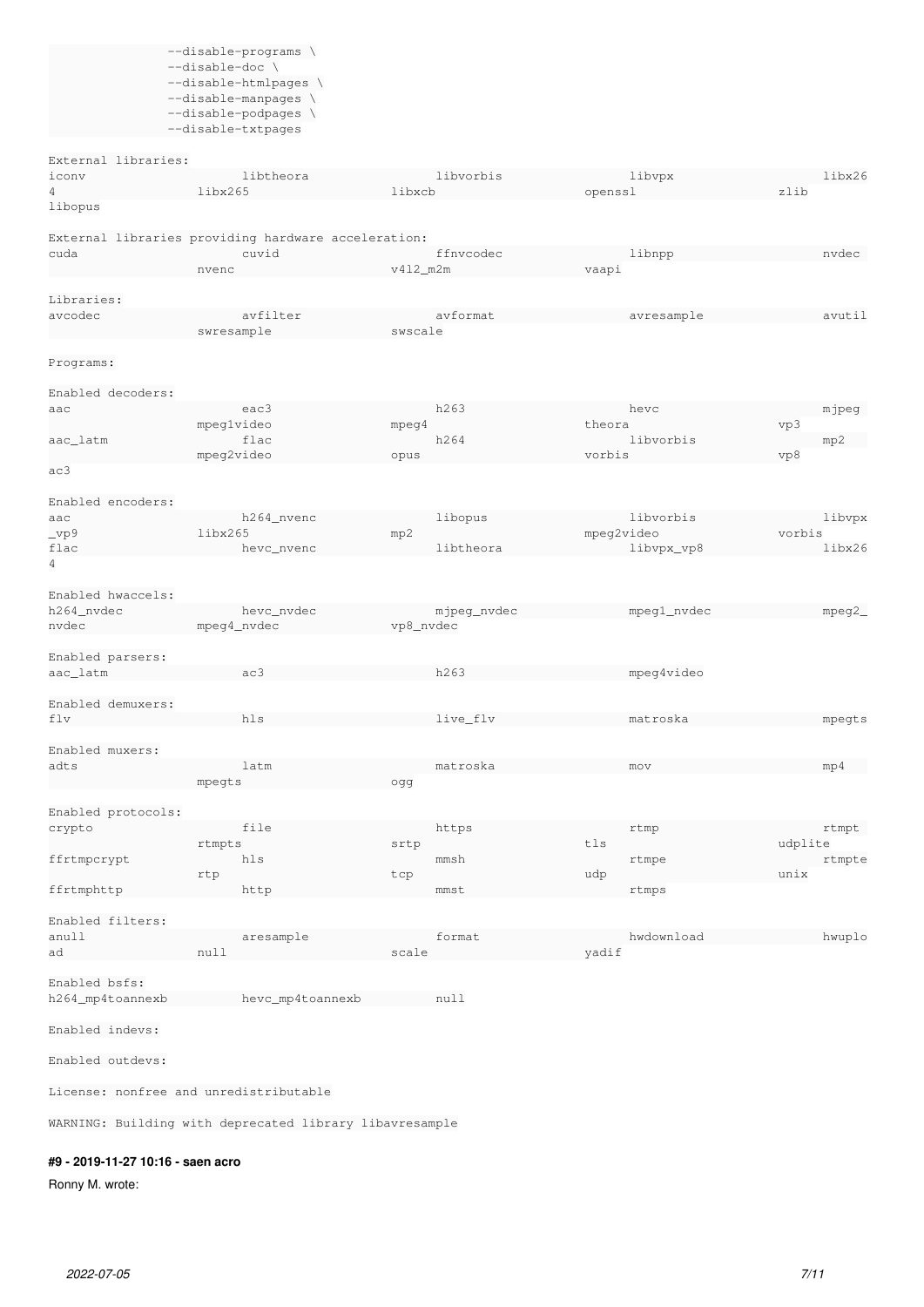Most any transcoding software recommend installing of [nVidia cuda-toolkit](https://developer.nvidia.com/cuda-downloads) package with, include video drivers also, Nvenc is part of CUDA

### **#10 - 2019-11-29 23:32 - Flole Systems**

If I see that correctly most of the code needed is already part of ffmpegs libavcodec/nvdec.c file, all that's left is integrating this file to tvheadend. So if someone wants to work on this, this might be a good starting point.

#### **#11 - 2019-11-30 16:04 - saen acro**

Flole Systems wrote:

If I see that correctly most of the code needed is already part of ffmpegs libavcodec/nvdec.c file, all that's left is integrating this file to tvheadend. So if someone wants to work on this, this might be a good starting point.

not exactly need some of<https://github.com/FFmpeg/nv-codec-headers>

# **#12 - 2020-10-31 02:22 - Flole Systems**

- *Tracker changed from Bug to Feature*
- *Assignee deleted (John Törnblom)*
- *Found in version deleted (4.3)*

#### **#13 - 2020-11-02 07:45 - Christian Zippel**

*- File 01ffmpeg-static.patch added*

#### Flole Systems wrote:

I've looked at the ffmpeg makefile that's part of tvheadend and it doesn't contain the required flags to compile for nvdec. I guess that's the first thing we need to fix, and then we can start to look at how to tell tvheadend to actually use it.

#### I dont think so.

With two changes in the makefile i become also the ffmpeg-programs. With them i had a look in it.

#### Here the included encoders:

```
root@774f3eff9c20:/# ffmpeg -encoders | grep nvenc
ffmpeg version 4.3.1 Copyright (c) 2000-2020 the FFmpeg developers
```

```
  built with gcc 10 (Ubuntu 10.2.0-5ubuntu1~20.04)
   configuration: --prefix=/ffmpeg --enable-static --disable-shared --enable-gpl --enable-nonfree --extra-cflag
s='-I/tmp/tvheadend/build.linux/ffmpeg/build/ffmpeg/include -fPIE' --extra-libs='-L/tmp/tvheadend/build.linux/
ffmpeg/build/ffmpeg/lib -ldl' --pkg-config=/tmp/tvheadend/support/pkg-config.ffmpeg --enable-openssl --enable-
avutil --enable-avcodec --enable-avformat --enable-swscale --enable-avresample --enable-swresample --enable-av
filter --enable-libx264 --enable-libx265 --enable-libvpx --enable-libtheora --enable-libvorbis --enable-libfdk
-aac --enable-libopus --enable-nvenc --enable-vaapi --enable-nonfree --enable-protocol=file --enable-protocol=
http --enable-protocol=https --enable-protocol=hls --enable-protocol=mmsh --enable-protocol=mmst --enable-prot
ocol=rtmp --enable-protocol=rtmpe --enable-protocol=rtmps --enable-protocol=rtmpt --enable-protocol=rtmpte --e
nable-protocol=rtmpts --enable-protocol=ffrtmpcrypt --enable-protocol=ffrtmphttp --enable-protocol=rtp --enabl
e-protocol=srtp --enable-protocol=tcp --enable-protocol=udp --enable-protocol=udplite --enable-protocol=unix -
-enable-protocol=crypto --enable-decoder=mpeg2video --enable-decoder=mp2 --enable-decoder=aac --enable-decoder
=vorbis --enable-decoder=ac3 --enable-decoder=eac3 --enable-decoder=aac_latm --enable-decoder=opus --enable-de
coder=h264 --enable-decoder=hevc --enable-decoder=theora --enable-decoder=flac --enable-decoder=libvorbis --en
able-encoder=mpeg2video --enable-encoder=mp2 --enable-encoder=aac --enable-encoder=vorbis --enable-encoder=fla
c --enable-encoder=libx264 --enable-encoder=libx265 --enable-encoder=libvpx_vp8 --enable-encoder=libvpx_vp9 --
enable-encoder=libtheora --enable-encoder=libvorbis --enable-encoder=libfdk_aac --enable-encoder=libopus --ena
ble-encoder=h264_nvenc --enable-encoder=hevc_nvenc --enable-encoder=h264_vaapi --enable-encoder=hevc_vaapi --e
nable-encoder=vp8_vaapi --enable-encoder=vp9_vaapi --enable-demuxer=mpegts --enable-demuxer=matroska --enable-
demuxer=hls --enable-demuxer=flv --enable-demuxer=live_flv --enable-muxer=mpegts --enable-muxer=matroska --ena
ble-muxer=mp4 --enable-muxer=ogg --enable-bsf=h264_mp4toannexb --enable-bsf=hevc_mp4toannexb --enable-filter=y
adif --enable-filter=format --enable-filter=hwupload --enable-filter=hwdownload --enable-filter=scale --enable
-filter=null --enable-filter=aresample --enable-filter=anull --enable-filter=deinterlace_vaapi --enable-filter
=scale_vaapi --enable-hwaccel=mpeg2_vaapi --enable-hwaccel=h264_vaapi --enable-hwaccel=hevc_vaapi --enable-hwa
ccel=vp9_vaapi --disable-doc --disable-htmlpages --disable-manpages --disable-podpages --disable-txtpages
    libavutil      56. 51.100 / 56. 51.100
    libavcodec     58. 91.100 / 58. 91.100
```

```
2022-07-05 8/11
```
libavformat 58. 45.100 / 58. 45.100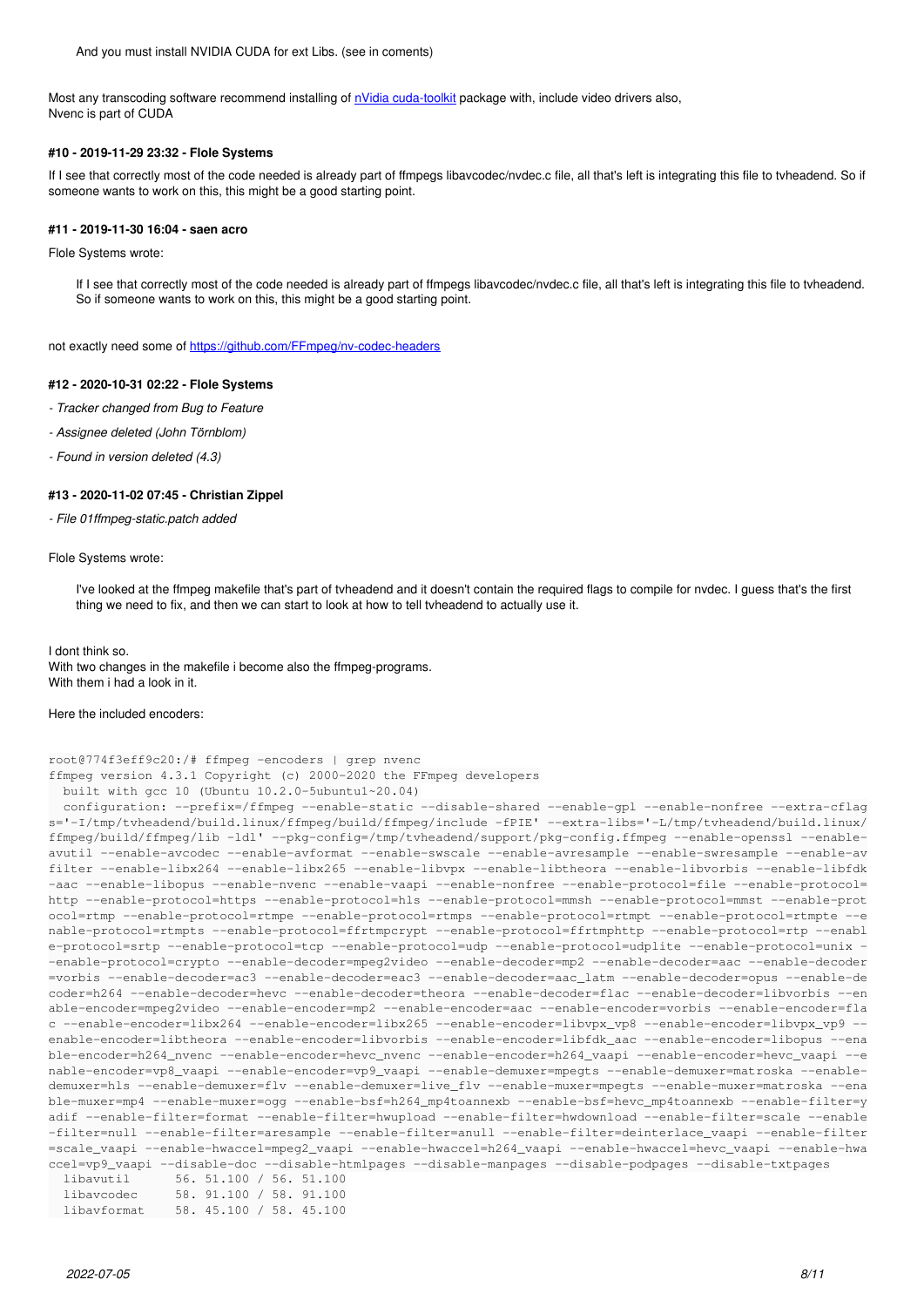| libavdevice                       | 58. 10.100 / 58. 10.100 |  |  |                                         |  |
|-----------------------------------|-------------------------|--|--|-----------------------------------------|--|
| libayfilter 7.85.100 / 7.85.100   |                         |  |  |                                         |  |
| libavresample $4. 0. 0 / 4. 0. 0$ |                         |  |  |                                         |  |
| libswscale                        | 5. 7.100 / 5. 7.100     |  |  |                                         |  |
| libswresample 3. 7.100 / 3. 7.100 |                         |  |  |                                         |  |
| libpostproc 55. 7.100 / 55. 7.100 |                         |  |  |                                         |  |
| $V \ldots$ . h264 nvenc           |                         |  |  | NVIDIA NVENC H.264 encoder (codec h264) |  |
| $V \ldots$ nvenc                  |                         |  |  | NVIDIA NVENC H.264 encoder (codec h264) |  |
| $V \ldots$ nvenc h264             |                         |  |  | NVIDIA NVENC H.264 encoder (codec h264) |  |
| $V \ldots$ nvenc_hevc             |                         |  |  | NVIDIA NVENC hevc encoder (codec hevc)  |  |
| $V \ldots$ hevc_nvenc             |                         |  |  | NVIDIA NVENC heve encoder (codec heve)  |  |

#### Here are the Decoders:

root@774f3eff9c20:/# ffmpeg -decoders | grep cuvid ffmpeg version 4.3.1 Copyright (c) 2000-2020 the FFmpeg developers built with gcc 10 (Ubuntu 10.2.0-5ubuntu1~20.04) configuration: --prefix=/ffmpeg --enable-static --disable-shared --enable-gpl --enable-nonfree --extra-cflag s='-I/tmp/tvheadend/build.linux/ffmpeg/build/ffmpeg/include -fPIE' --extra-libs='-L/tmp/tvheadend/build.linux/ ffmpeg/build/ffmpeg/lib -ldl' --pkg-config=/tmp/tvheadend/support/pkg-config.ffmpeg --enable-openssl --enableavutil --enable-avcodec --enable-avformat --enable-swscale --enable-avresample --enable-swresample --enable-av filter --enable-libx264 --enable-libx265 --enable-libvpx --enable-libtheora --enable-libvorbis --enable-libfdk -aac --enable-libopus --enable-nvenc --enable-vaapi --enable-nonfree --enable-protocol=file --enable-protocol= http --enable-protocol=https --enable-protocol=hls --enable-protocol=mmsh --enable-protocol=mmst --enable-prot ocol=rtmp --enable-protocol=rtmpe --enable-protocol=rtmps --enable-protocol=rtmpt --enable-protocol=rtmpte --e nable-protocol=rtmpts --enable-protocol=ffrtmpcrypt --enable-protocol=ffrtmphttp --enable-protocol=rtp --enabl e-protocol=srtp --enable-protocol=tcp --enable-protocol=udp --enable-protocol=udplite --enable-protocol=unix - -enable-protocol=crypto --enable-decoder=mpeg2video --enable-decoder=mp2 --enable-decoder=aac --enable-decoder =vorbis --enable-decoder=ac3 --enable-decoder=eac3 --enable-decoder=aac\_latm --enable-decoder=opus --enable-de coder=h264 --enable-decoder=hevc --enable-decoder=theora --enable-decoder=flac --enable-decoder=libvorbis --en able-encoder=mpeg2video --enable-encoder=mp2 --enable-encoder=aac --enable-encoder=vorbis --enable-encoder=fla c --enable-encoder=libx264 --enable-encoder=libx265 --enable-encoder=libvpx\_vp8 --enable-encoder=libvpx\_vp9 - enable-encoder=libtheora --enable-encoder=libvorbis --enable-encoder=libfdk\_aac --enable-encoder=libopus --ena ble-encoder=h264\_nvenc --enable-encoder=hevc\_nvenc --enable-encoder=h264\_vaapi --enable-encoder=hevc\_vaapi --e nable-encoder=vp8\_vaapi --enable-encoder=vp9\_vaapi --enable-demuxer=mpegts --enable-demuxer=matroska --enabledemuxer=hls --enable-demuxer=flv --enable-demuxer=live\_flv --enable-muxer=mpegts --enable-muxer=matroska --ena ble-muxer=mp4 --enable-muxer=ogg --enable-bsf=h264\_mp4toannexb --enable-bsf=hevc\_mp4toannexb --enable-filter=y adif --enable-filter=format --enable-filter=hwupload --enable-filter=hwdownload --enable-filter=scale --enable -filter=null --enable-filter=aresample --enable-filter=anull --enable-filter=deinterlace\_vaapi --enable-filter =scale\_vaapi --enable-hwaccel=mpeg2\_vaapi --enable-hwaccel=h264\_vaapi --enable-hwaccel=hevc\_vaapi --enable-hwa ccel=vp9\_vaapi --disable-doc --disable-htmlpages --disable-manpages --disable-podpages --disable-txtpages libavutil 56. 51.100 / 56. 51.100 libavcodec 58. 91.100 / 58. 91.100 libavformat 58. 45.100 / 58. 45.100 libavdevice 58. 10.100 / 58. 10.100 libavfilter 7. 85.100 / 7. 85.100 libavresample 4. 0. 0 / 4. 0. 0 libswscale 5. 7.100 / 5. 7.100

|                          | libswresample 3. 7.100 / 3. 7.100                  |
|--------------------------|----------------------------------------------------|
|                          | libpostproc 55. 7.100 / 55. 7.100                  |
| $V$ h264 cuvid           | Nvidia CUVID H264 decoder (codec h264)             |
| $V$ hevc_cuvid           | Nvidia CUVID HEVC decoder (codec hevc)             |
| $V \ldots$ . mjpeq_cuvid | Nvidia CUVID MJPEG decoder (codec mjpeq)           |
| $V \ldots$ mpegl_cuvid   | Nvidia CUVID MPEG1VIDEO decoder (codec mpeg1video) |
| V mpeg2_cuvid            | Nvidia CUVID MPEG2VIDEO decoder (codec mpeq2video) |
| $V \ldots$ mpeq4_cuvid   | Nvidia CUVID MPEG4 decoder (codec mpeg4)           |
| V vc1_cuvid              | Nvidia CUVID VC1 decoder (codec vc1)               |
| V vp8_cuvid              | Nvidia CUVID VP8 decoder (codec vp8)               |
| V vp9_cuvid              | Nvidia CUVID VP9 decoder (codec vp9)               |

#### As you see, all decoders are included.

#### And here:

root@774f3eff9c20:/# ffmpeg -hwaccels

ffmpeg version 4.3.1 Copyright (c) 2000-2020 the FFmpeg developers

built with gcc 10 (Ubuntu 10.2.0-5ubuntu1~20.04)

```
  configuration: --prefix=/ffmpeg --enable-static --disable-shared --enable-gpl --enable-nonfree --extra-cflag
s='-I/tmp/tvheadend/build.linux/ffmpeg/build/ffmpeg/include -fPIE' --extra-libs='-L/tmp/tvheadend/build.linux/
ffmpeg/build/ffmpeg/lib -ldl' --pkg-config=/tmp/tvheadend/support/pkg-config.ffmpeg --enable-openssl --enable-
avutil --enable-avcodec --enable-avformat --enable-swscale --enable-avresample --enable-swresample --enable-av
filter --enable-libx264 --enable-libx265 --enable-libvpx --enable-libtheora --enable-libvorbis --enable-libfdk
-aac --enable-libopus --enable-nvenc --enable-vaapi --enable-nonfree --enable-protocol=file --enable-protocol=
```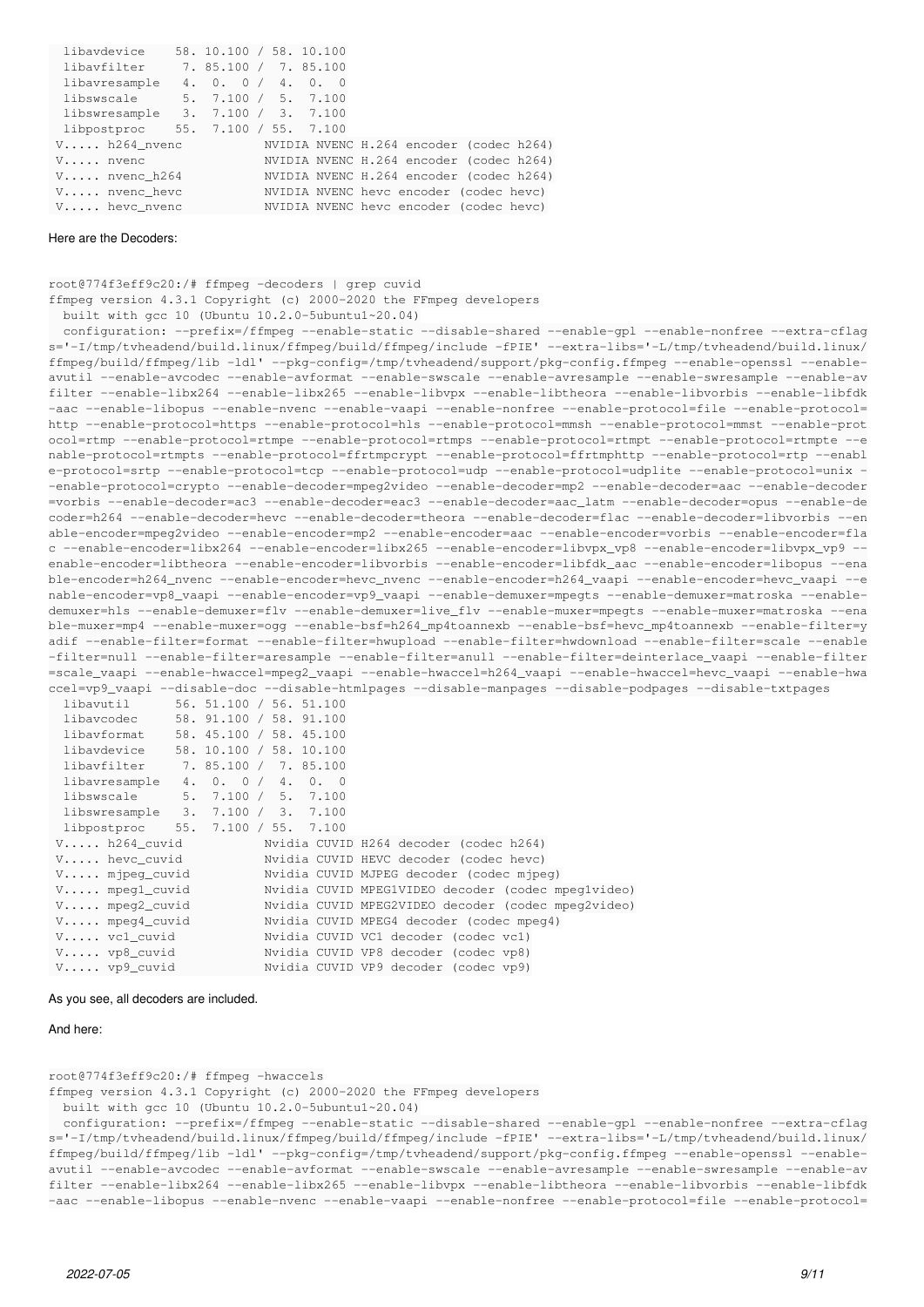http --enable-protocol=https --enable-protocol=hls --enable-protocol=mmsh --enable-protocol=mmst --enable-prot ocol=rtmp --enable-protocol=rtmpe --enable-protocol=rtmps --enable-protocol=rtmpt --enable-protocol=rtmpte --e nable-protocol=rtmpts --enable-protocol=ffrtmpcrypt --enable-protocol=ffrtmphttp --enable-protocol=rtp --enabl e-protocol=srtp --enable-protocol=tcp --enable-protocol=udp --enable-protocol=udplite --enable-protocol=unix - -enable-protocol=crypto --enable-decoder=mpeg2video --enable-decoder=mp2 --enable-decoder=aac --enable-decoder =vorbis --enable-decoder=ac3 --enable-decoder=eac3 --enable-decoder=aac\_latm --enable-decoder=opus --enable-de coder=h264 --enable-decoder=hevc --enable-decoder=theora --enable-decoder=flac --enable-decoder=libvorbis --en able-encoder=mpeg2video --enable-encoder=mp2 --enable-encoder=aac --enable-encoder=vorbis --enable-encoder=fla c --enable-encoder=libx264 --enable-encoder=libx265 --enable-encoder=libvpx\_vp8 --enable-encoder=libvpx\_vp9 - enable-encoder=libtheora --enable-encoder=libvorbis --enable-encoder=libfdk\_aac --enable-encoder=libopus --ena ble-encoder=h264\_nvenc --enable-encoder=hevc\_nvenc --enable-encoder=h264\_vaapi --enable-encoder=hevc\_vaapi --e nable-encoder=vp8\_vaapi --enable-encoder=vp9\_vaapi --enable-demuxer=mpegts --enable-demuxer=matroska --enabledemuxer=hls --enable-demuxer=flv --enable-demuxer=live\_flv --enable-muxer=mpegts --enable-muxer=matroska --ena ble-muxer=mp4 --enable-muxer=ogg --enable-bsf=h264\_mp4toannexb --enable-bsf=hevc\_mp4toannexb --enable-filter=y adif --enable-filter=format --enable-filter=hwupload --enable-filter=hwdownload --enable-filter=scale --enable -filter=null --enable-filter=aresample --enable-filter=anull --enable-filter=deinterlace\_vaapi --enable-filter =scale\_vaapi --enable-hwaccel=mpeg2\_vaapi --enable-hwaccel=h264\_vaapi --enable-hwaccel=hevc\_vaapi --enable-hwa ccel=vp9\_vaapi --disable-doc --disable-htmlpages --disable-manpages --disable-podpages --disable-txtpages

| libavutil     | 56. 51.100 / 56. 51.100 |  |          |
|---------------|-------------------------|--|----------|
| libavcodec    | 58. 91.100 / 58. 91.100 |  |          |
| libavformat   | 58. 45.100 / 58. 45.100 |  |          |
| libavdevice   | 58. 10.100 / 58. 10.100 |  |          |
| libavfilter   | 7. 85.100 / 7. 85.100   |  |          |
| libavresample | 4. 0. 0 / 4. 0. 0       |  |          |
| libswscale    | 5.7.100 / 5.7.100       |  |          |
| libswresample | 3.7.100/                |  | 3. 7.100 |
| libpostproc   | 55. 7.100 / 55. 7.100   |  |          |
|               |                         |  |          |

Hardware acceleration methods: cuda

vaapi

# So HW Accel is also in for cuda.

root@774f3eff9c20:/# ffmpeg -filters | grep cuda

ffmpeg version 4.3.1 Copyright (c) 2000-2020 the FFmpeg developers

built with gcc 10 (Ubuntu 10.2.0-5ubuntu1~20.04)

 configuration: --prefix=/ffmpeg --enable-static --disable-shared --enable-gpl --enable-nonfree --extra-cflag s='-I/tmp/tvheadend/build.linux/ffmpeg/build/ffmpeg/include -fPIE' --extra-libs='-L/tmp/tvheadend/build.linux/ ffmpeg/build/ffmpeg/lib -ldl' --pkg-config=/tmp/tvheadend/support/pkg-config.ffmpeg --enable-openssl --enableavutil --enable-avcodec --enable-avformat --enable-swscale --enable-avresample --enable-swresample --enable-av filter --enable-libx264 --enable-libx265 --enable-libvpx --enable-libtheora --enable-libvorbis --enable-libfdk -aac --enable-libopus --enable-nvenc --enable-vaapi --enable-nonfree --enable-protocol=file --enable-protocol= http --enable-protocol=https --enable-protocol=hls --enable-protocol=mmsh --enable-protocol=mmst --enable-prot ocol=rtmp --enable-protocol=rtmpe --enable-protocol=rtmps --enable-protocol=rtmpt --enable-protocol=rtmpte --e nable-protocol=rtmpts --enable-protocol=ffrtmpcrypt --enable-protocol=ffrtmphttp --enable-protocol=rtp --enabl e-protocol=srtp --enable-protocol=tcp --enable-protocol=udp --enable-protocol=udplite --enable-protocol=unix - -enable-protocol=crypto --enable-decoder=mpeg2video --enable-decoder=mp2 --enable-decoder=aac --enable-decoder =vorbis --enable-decoder=ac3 --enable-decoder=eac3 --enable-decoder=aac\_latm --enable-decoder=opus --enable-de coder=h264 --enable-decoder=hevc --enable-decoder=theora --enable-decoder=flac --enable-decoder=libvorbis --en able-encoder=mpeg2video --enable-encoder=mp2 --enable-encoder=aac --enable-encoder=vorbis --enable-encoder=fla c --enable-encoder=libx264 --enable-encoder=libx265 --enable-encoder=libvpx\_vp8 --enable-encoder=libvpx\_vp9 - enable-encoder=libtheora --enable-encoder=libvorbis --enable-encoder=libfdk\_aac --enable-encoder=libopus --ena ble-encoder=h264\_nvenc --enable-encoder=hevc\_nvenc --enable-encoder=h264\_vaapi --enable-encoder=hevc\_vaapi --e nable-encoder=vp8\_vaapi --enable-encoder=vp9\_vaapi --enable-demuxer=mpegts --enable-demuxer=matroska --enabledemuxer=hls --enable-demuxer=flv --enable-demuxer=live\_flv --enable-muxer=mpegts --enable-muxer=matroska --ena ble-muxer=mp4 --enable-muxer=ogg --enable-bsf=h264\_mp4toannexb --enable-bsf=hevc\_mp4toannexb --enable-filter=y adif --enable-filter=format --enable-filter=hwupload --enable-filter=hwdownload --enable-filter=scale --enable -filter=null --enable-filter=aresample --enable-filter=anull --enable-filter=deinterlace\_vaapi --enable-filter =scale\_vaapi --enable-hwaccel=mpeg2\_vaapi --enable-hwaccel=h264\_vaapi --enable-hwaccel=hevc\_vaapi --enable-hwa ccel=vp9\_vaapi --disable-doc --disable-htmlpages --disable-manpages --disable-podpages --disable-txtpages

| libavutil      |     | 56. 51.100 / 56. 51.100 |  |          |                                                                              |  |
|----------------|-----|-------------------------|--|----------|------------------------------------------------------------------------------|--|
| libavcodec     |     | 58. 91.100 / 58. 91.100 |  |          |                                                                              |  |
| libavformat    |     | 58. 45.100 / 58. 45.100 |  |          |                                                                              |  |
| libavdevice    |     | 58. 10.100 / 58. 10.100 |  |          |                                                                              |  |
| libavfilter    |     | 7. 85.100 / 7. 85.100   |  |          |                                                                              |  |
| libavresample  |     | 4. 0. 0 / 4. 0. 0       |  |          |                                                                              |  |
| libswscale     |     | 5.7.100/                |  | 5. 7.100 |                                                                              |  |
| libswresample  |     | 3.7.100 / 3.7.100       |  |          |                                                                              |  |
| libpostproc    | 55. | 7.100 / 55.             |  | 7.100    |                                                                              |  |
| hwupload_cuda  |     | $V->V$                  |  |          | Upload a system memory frame to a CUDA device.                               |  |
| overlay cuda   |     | $VV->V$                 |  |          | Overlay one video on top of another using CUDA                               |  |
| scale cuda     |     | $V->V$                  |  |          | GPU accelerated video resizer                                                |  |
| thumbnail cuda |     | $V->V$                  |  |          | Select the most representative frame in a given sequence of consecutive fram |  |
| es.            |     |                         |  |          |                                                                              |  |
| T vadif cuda   |     | $V->V$                  |  |          | Deinterlace CUDA frames                                                      |  |